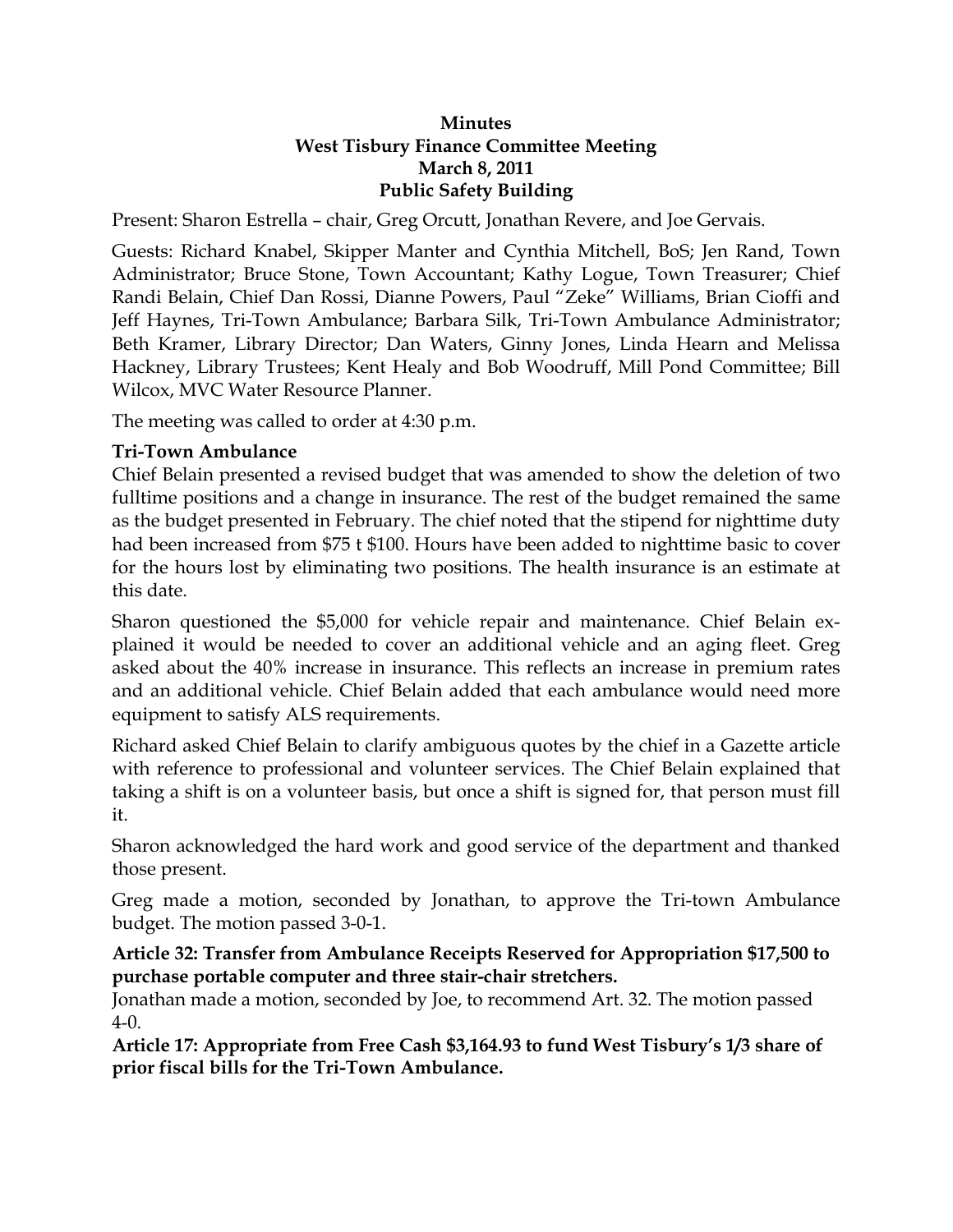Greg made a motion, seconded by Jonathan, to recommend Art. 32. The motion passed 4-0.

#### **Article 9: Vote to accept the provisions of Chapter 149 of the Acts of 2010, which authorized the creation of the "Dukes County Pooled Other Post-Employment Benefits (OPEB) Trust and vote to join the Trust, or take any action relative thereto.**

Kathy explained that legislation has been passed that authorized the creation of the Dukes County OPEB Trust and that WT could now join the pooled funds trust.

Greg made a motion, seconded by Jonathan, to recommend Art. 9. The motion passed 4-0.

### **Article 10: To appropriate from Free Cash \$150,000 to the Dukes County Pooled Other Post-Employment Benefits (OPEB) Trust.**

This is the annual amount to go to the trust.

### **Article 11: Vote to transfer the full balance of the OPEB Stabilization Fund, including interest earnings thereon, to the Dukes County Pooled Other Post-Employment Benefits (OPEB) Trust.**

This would transfer money already set aside in a stabilization fund to the OPEB trust. Whatever money WT puts into the trust can only be used by WT.

Jonathan made a motion, seconded by Greg, to recommend Arts. 9, 10 and 11. The motion passed 4-0.

Each "unit" will appoint a trustee. Joining does not require money to be sent. Administrative fees will be paid by the trust. Retiree's health insurance will be paid from the trust.

# **Article 13: Enact a temporary tax amnesty program, in accordance with Chapter 188 Section 68 of the Acts of 2010, or take any other action relative thereto.**

This would hopefully encourage the payment of certain delinquent tax obligations. Beginning on April 13, 2011 and ending on June 30, 2011, the taxpayer would receive a waiver of 50% of the total accrued interest, collection costs and penalties owed on liabilities for properties in tax title upon full payment of the outstanding liability and all interest, collection costs and penalties to be paid by the taxpayer.

Kathy said this as done in 2004. A municipal relief act provides for the ability to waive a portion of interest/fees. This must be done by the end of the fiscal year, so will only allow ten weeks for people to take advantage of this. There are app. 22 parcels in tax title right now, totaling about \$160,000 due in taxes and \$78,000 in interest. Kathy added that this is a good alternative to big legal fees for foreclosures.

Joe made a motion, seconded by Jonathan, to recommend Art. 13. The motion passed 4-0.

**Article 18: Vote to authorize the renovation and expansion of the WT Free Public Library contingent upon the receipt of an MBLC construction grant and donation of private funds, which together will cover 75% of the total project costs.**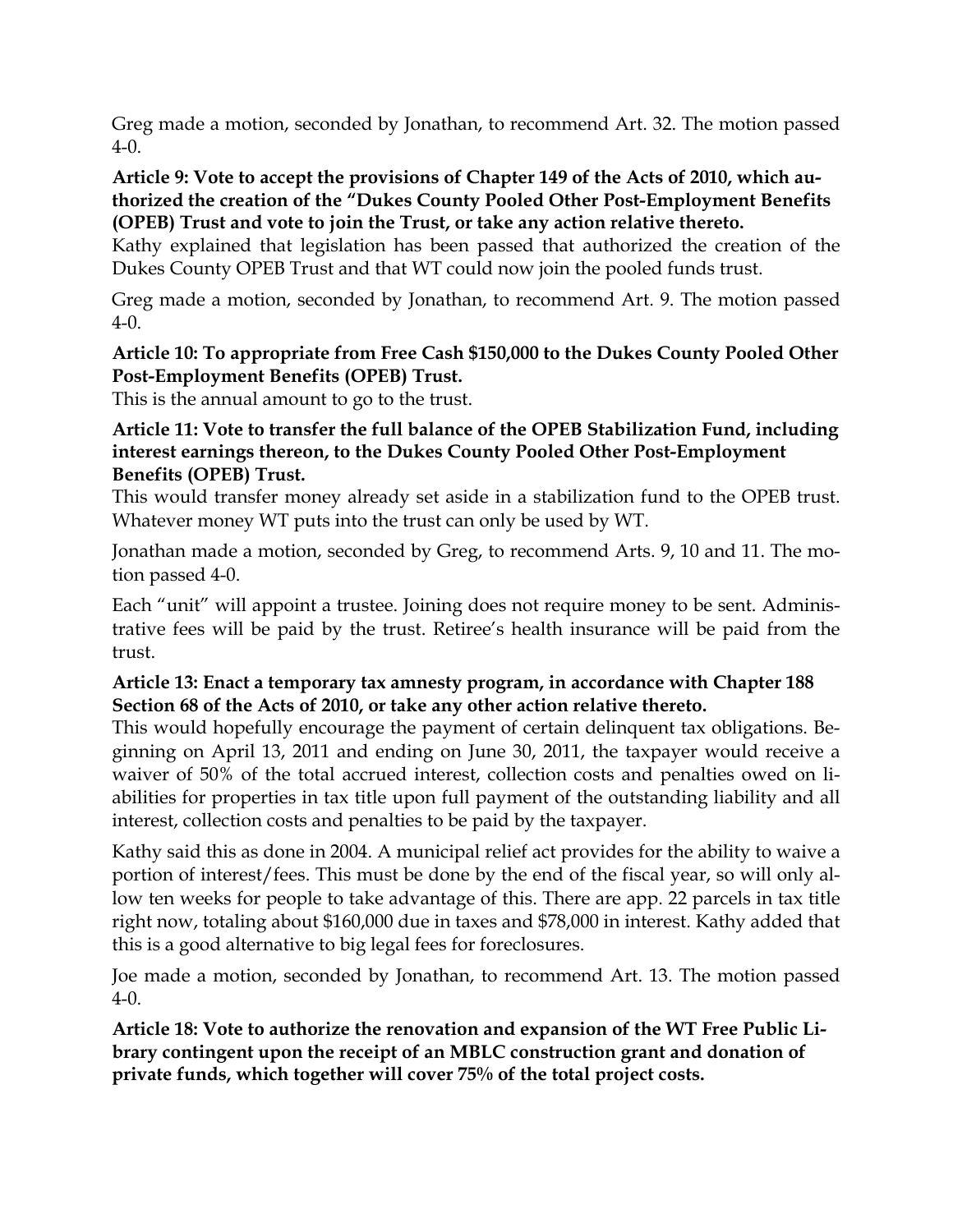### **Article 19: Vote to authorize the Board of Selectmen to apply for, accept and expend any state grants which may be available for the renovation and construction of an addition to the WT Free Public Library.**

Greg disclosed that he is a Library Trustee.

With the police station and the school repairs looming, Sharon expressed concern for the size of the addition and the 25% left for taxpayers to pay. Dan Waters said the size was determined by community need and has been reduced from what was originally planned. The library is currently 5,600sq.f.; the addition will bring it to 13,000sq.f. The highest amount from the town will be \$1.7 million. 50% will come from the state and 25% from private donations. If the grant is not received, the library will have to go back to the original plan of 50% from the town, but then would not build until 2116. If the grant is received, building will begin in 2113.

Jonathan made the point that there is a larger pool of money right now due to the fact that many libraries can't move forward at this time. Richard added that at the time of groundbreaking the debt service will have been reduced and will remain nearly level.

Joe questioned the addition in light of the impact technological trends are having on reading and if libraries would be viable in 40 years. Dan said the role of libraries has changed to being more of a social gathering place. The addition is to facilitate the numbers of people using the library (1500 in one day in August), not to add to the collection.

Jonathan made a motion, seconded by Greg, to recommend Arts. 18 and 19. The motion passed 3-1-1.

# **Article 40: Raise and appropriate \$4,000 to continue testing Mill Brook water quality. This work will be done by staff of the MVC.**

Kent Healy explained that testing has been going on at various stations before and after the Mill Pond. It is important to measure quality of water going in. Bill Wilcox of the MVC has been doing the testing for free (only lab fees), but he will be retiring June 30 and a new person might wish to be paid. Each test costs \$150 to be analyzed. Samples need to be done frequently to be properly assessed. Bob Woodruff added that the committee supported the testing. Jonathan thanked them.

Jonathan made a motion, seconded by Joe, to recommend Art. 40 The motion passed 4-0.

Since votes at the last meeting were done to preliminarily recommend certain articles, the following articles were voted on to be recommended:

- **Art. 28 (29)** moved by Greg, seconded by Jonathan. Passed 4-0.
- **Art. 4** moved by Jonathan, seconded by Greg. Passed 4-0.
- **Art. 16** (17) will wait for discussion with school personnel at March15 meeting.
- **Art. 20 (21)** moved by Jonathan, seconded by Joe. Passed 4-0.

**Art. 31 (32)** Motion by Jonathan to revisit, seconded by Greg. Passed 4-0.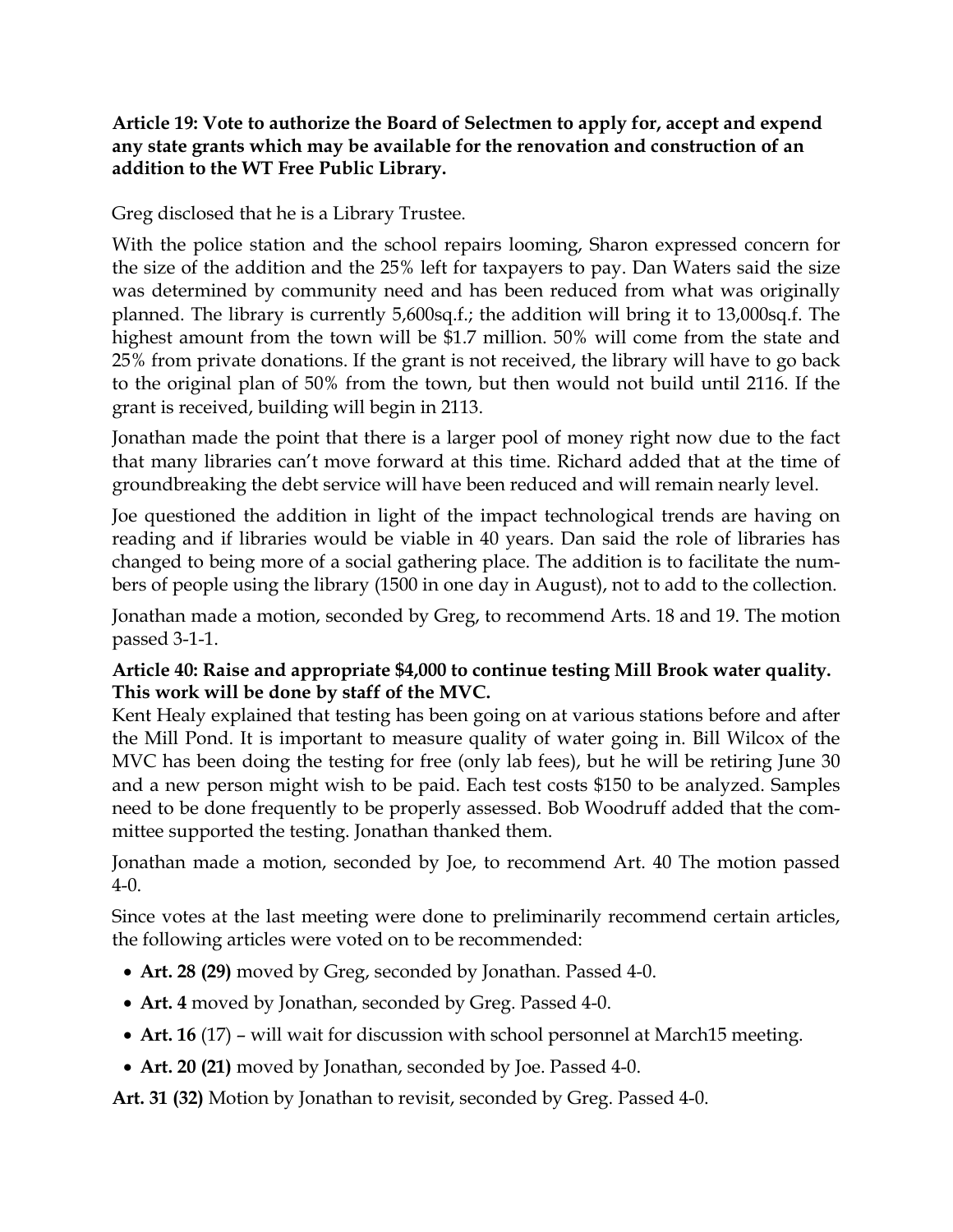Sharon wanted to reopen discussion about this article concerning the proposed sidewalk from Alley's to the WT Congregational Church. At the last meeting a vote was taken to take no action. Since it is a money article (\$12,500), she felt it important the FinCom either recommend or not recommend. She then expressed her opinion that the sidewalk would not be in keeping with the area. Joe acknowledged the work done by the BoS on this project, but he, too, felt it would change the character of the area. He recommended perhaps cleaning and seeding the area in question.

Richard felt it was a safety issue and that adding a sidewalk would define where people should walk. This would be an improvement and a convenience.

Cynthia added that brick is being considered to be in keeping with the sidewalk in front of the church. The BoS is attempting to have a meeting with the Historic Committee.

Jonathan made a motion to recommend Art. 32, which was not seconded.

Joe made a motion, seconded by, Greg to not recommend Art. 32. The motion passed 3-1.

**Art. 14: Raise and appropriate \$63,320, appropriate \$14,180 from unexpended balance of funds voted at ATM in April 2010 for the Police Department Feasibility Study and \$75,000 from unexpended balance of funds originally borrowed for the Town Hall Renovation Project, no longer needed, for a total of \$150,000 to pay costs of the Schematic Design and Panning Phase and the development of construction and bid documents for a new Police Station.** 

This will pay to get the committee all the way to bid documents. Jen used state guidelines to determine the percentage of the total cost to get this figure.

Joe made a motion, seconded by Greg, to recommend Arts. 14. The motion passed 4-0.

**Art. 31 (30):** Motion by Joe to reconsider, seconded by Greg. Passed 3-0-1.

This is the article concerning lowering the CPA percentage. Sharon would like to have a number. Jen said the BoS cannot recommend a particular percentage, but can recommend reducing. Bruce added that a committee had looked at various percentages and determined that lowering by 2% would eliminate the town from the second and third rounds of state matching funds. 1% would give the town more money from the state.

Joe made a motion, seconded by, Jonathan to not recommend Art. 31. The motion passed 4-0.

### **Art. 42: Beer and wine in restaurants.**

Greg spoke to Tisbury selectman Jeff Kristal who said there has been no real impact on Tisbury in either revenues or expenses. Jeff said a vote to recommend would be a show of support for business in the town.

Cynthia informed the FinCom of a recently realized situation with regard to fundraising events that serve alcohol. If money has been paid for admission to an event where alcohol is being served a license must be obtained. Allowing beer and wine licensing would provide the opportunity of non-profit organizations to purchase a one-day license for their event.